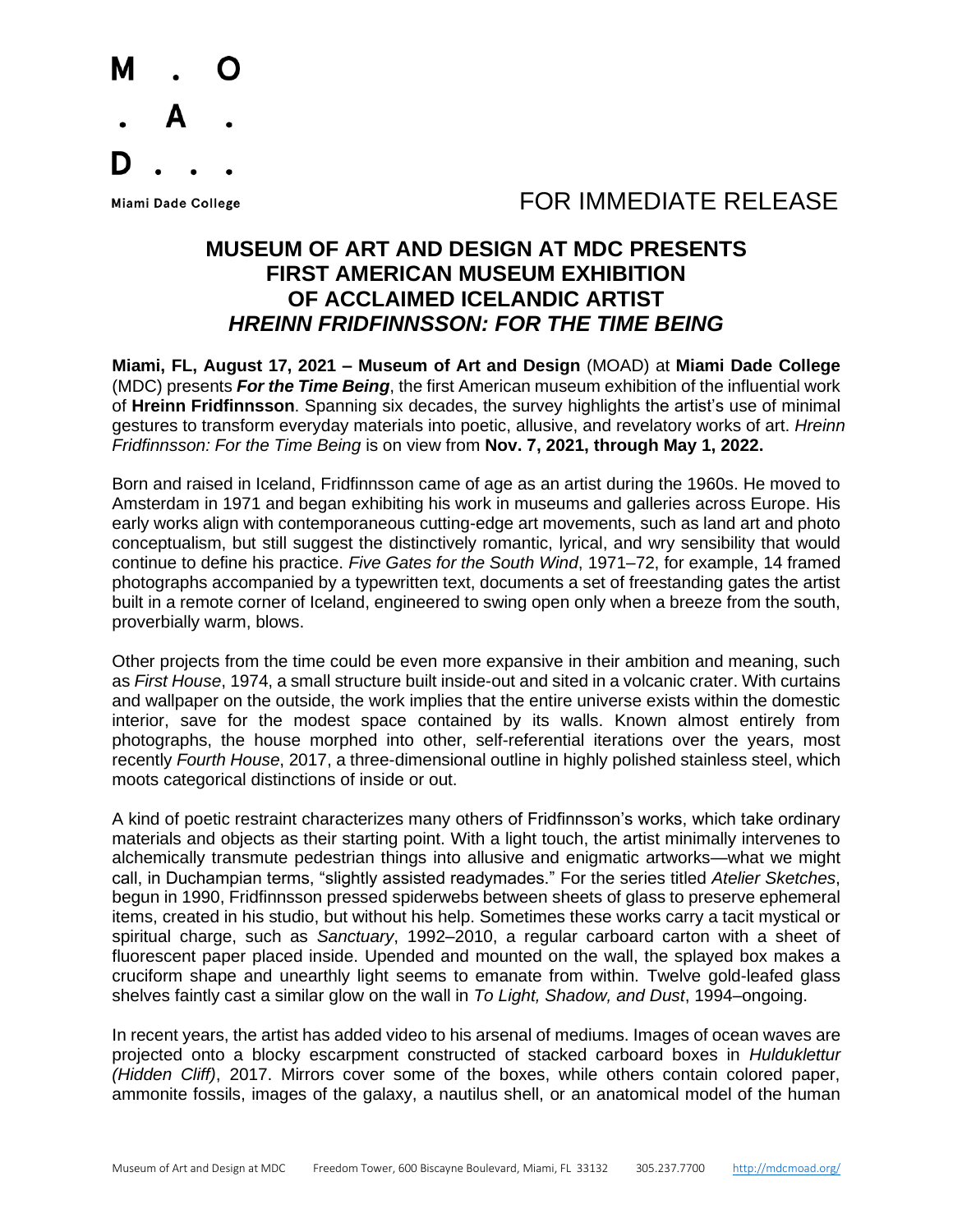

### FOR IMMEDIATE RELEASE

ear—structures that display the natural ordering principle of the Fibonacci sequence. *Hulduklettur* seems to reflect on evolution, the organization of the universe, and the artist's own artistic history and interests all at once.

Fridfinnsson's art is often recursive and contingent, casting a wide net of references, often to others of the artist's works, even if decades old, and dependent on vagaries of atmosphere and perception for its effect. Consequently, most of his major exhibitions, including this one at MOAD, gather works from across the multiple decades of his career, without regard for chronology or ideas of artistic development. *For the Time Being*, as the title intimates, marks a provisional summation of the artist's achievement, less a traditional retrospective than an assembly of instantiations of his unique sensibility.

"We are thrilled to present what is, remarkably, Hreinn Fridfinnsson's first museum exhibition in the United States—really, in all of the Americas," notes Rina Carvajal, MOAD's Executive Director and Chief Curator, and the organizer of *For the Time Being*. "Even though the artist is barely known here, he has been hugely important and influential in Europe over the last 50 or 60 years, anticipating and influencing countless other artists, including more familiar stars such as Olafur Eliasson and Philippe Parreno. We hope this project will introduce Fridfinnsson to Miami and the country and allow audiences here to appreciate his ongoing artistic practice, his elegant light touch, his gentle humor, and his sensitive and thoughtful considerations of the world around us."

*Hreinn Fridfinnsson: For the Time Being* is accompanied by a special issue of *MOAD Unbound*, the Museum of Art and Design's new online publication series, devoted to the artist and his work, which includes a critical essay by the New York-based independent scholar and curator Linda Norden and an interview with the artist by Rina Carvajal.

Hreinn Fridfinnsson was born in 1943 in Baer Dölum, Iceland. He graduated from the Icelandic College of Arts and Crafts in Reykjavik in 1958. In the 1960s, he was a co-founder of the Icelandic artist group SÚM and of Gallery SÚM in 1969. In 1971, the artist moved to Amsterdam and began exhibiting at galleries in the Netherlands and other European countries. Exhibitions of his work were held at the Malmö Konsthall in Malmö, Sweden in 1978; Le Magasin-Centre national d'art contemporain in Grenoble, France in 1987; the National Gallery in Reykjavik in 1993; the Kyoto Art Center and the Domaine de Kerguéhennec in Bignan, France in 2002; the Serpentine Gallery, London in 2007; and the Centre d'art Contemporain in Geneva and the KW Institute for Contemporary Art in Berlin in 2019. His work was included in *Sleeping Beauty–Art Now: Scandinavia Today* at the Guggenheim Museum in New York in 1982; the São Paulo Bienal in 2012; and Skulptur Projekte Münster in Münster, Germany in 2017. Fridfinnsson represented Iceland at the Venice Biennale in 1993.

This exhibition is curated by Rina Carvajal, MOAD's Executive Director and Chief Curator, with the assistance of Isabela Villanueva, Consulting Assistant Curator. It is made possible by the Miami-Dade County Department of Cultural Affairs and the Cultural Affairs Council; Miami-Dade County Mayor and Board of County Commissioners; State of Florida; Department of State; Division of Arts and Culture; and the Florida Council on Arts and Culture. For their generous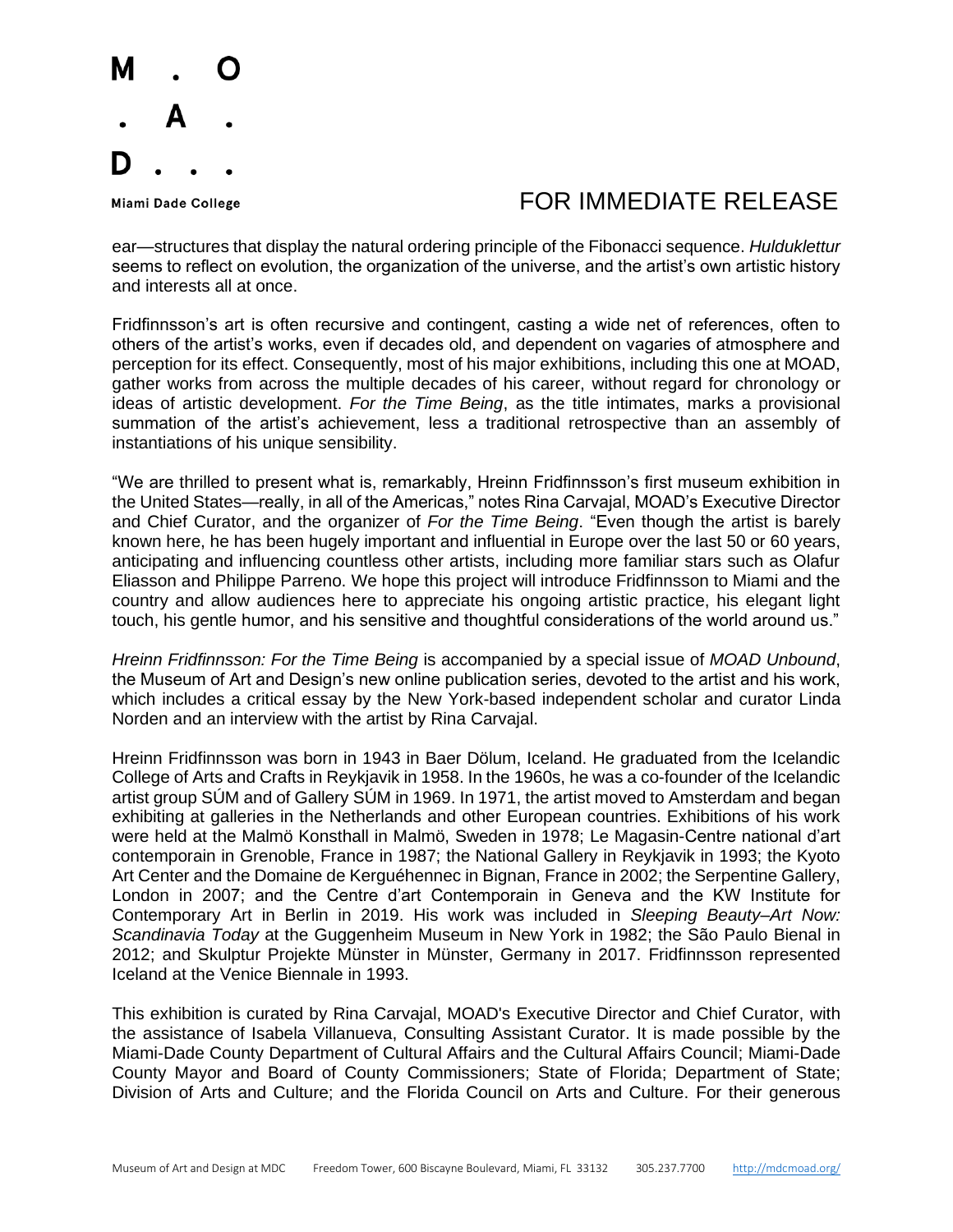

## FOR IMMEDIATE RELEASE

assistance in realizing this exhibition, MOAD wishes to thank Hrafnhildur Helgadóttir; Elba Benítez and Pamela Cañizo of Galería Elba Benítez; Börkur Arnarson and Bryndís Erla Hjálmarsdóttir of i8 Gallery; and Claes Nordenhake and Nadia Heinsohn of Galerie Nordenhake.

Located inside MDC's National Historic Landmark Freedom Tower, MOAD at MDC offers groundbreaking exhibitions and programs that aim to foster a reimagined Miami. Exploring the challenges and opportunities we face locally and globally, MOAD convenes artists, designers, and thinkers to address the urgent questions of our time. As the College's flagship museum, MOAD strives to be a catalyst for action and a place that empowers people to remake their city. MOAD follows the College's lead in operating across Miami with its Museum Without Boundaries initiative, which takes place in city neighborhoods and invites everyone to be a part of the conversation.

- **WHAT:** *Hreinn Fridfinnsson: For the Time Being*
- **WHEN:** Sunday, Nov. 7, 2021, through Friday, May 1, 2022
- **WHERE:** Museum of Art and Design at MDC Freedom Tower 600 Biscayne Boulevard, Second Floor
- **Hours:** Wednesday: 1–6 p.m.; Thursday: 1–8 p.m.; Friday–Sunday: 1–6 p.m.

**Museum admission:** \$12 adults; \$8 seniors and military; \$5 students (13–17) and college students (with valid ID); free for MOAD members, MDC students, faculty, and staff, and children 12 and under; free on Thursdays from 4- 8 p.m.

Accessibility challenges: please call 305-237-7710 for details.

The Museum of Art and Design is open during regular hours. As part of Miami Dade College, MOAD and MDC Special Collections will continue to closely monitor COVID-19. MDC is coordinating efforts with the appropriate state and local authorities. We recommend that you visit **MDC's [information and resource page](about:blank) and check back frequently.**

For more information, please visit [http://moadmdc.org](about:blank) and closely monitor our **Facebook** and [Instagram](about:blank) channels.

For updates and a full schedule of events, please visit [https://moadmdc.org/programs-events.](about:blank)

**Press Contacts:** Jennifer Weinberg, MOAD's Marketing and Membership Manager: 305-237- 7710, [jweinbe1@mdc.edu;](about:blank) JWI PR—Jessica Wade Pfeffer: 305-804-8424, [jessica@jwipr.com.](about:blank)

**MDC Media-Only Contacts:** Juan C. Mendieta, MDC director of communications: 305-237-7611, [jmendiet@mdc.edu;](about:blank) Sue Arrowsmith, director of media relations, 305-237-3710,